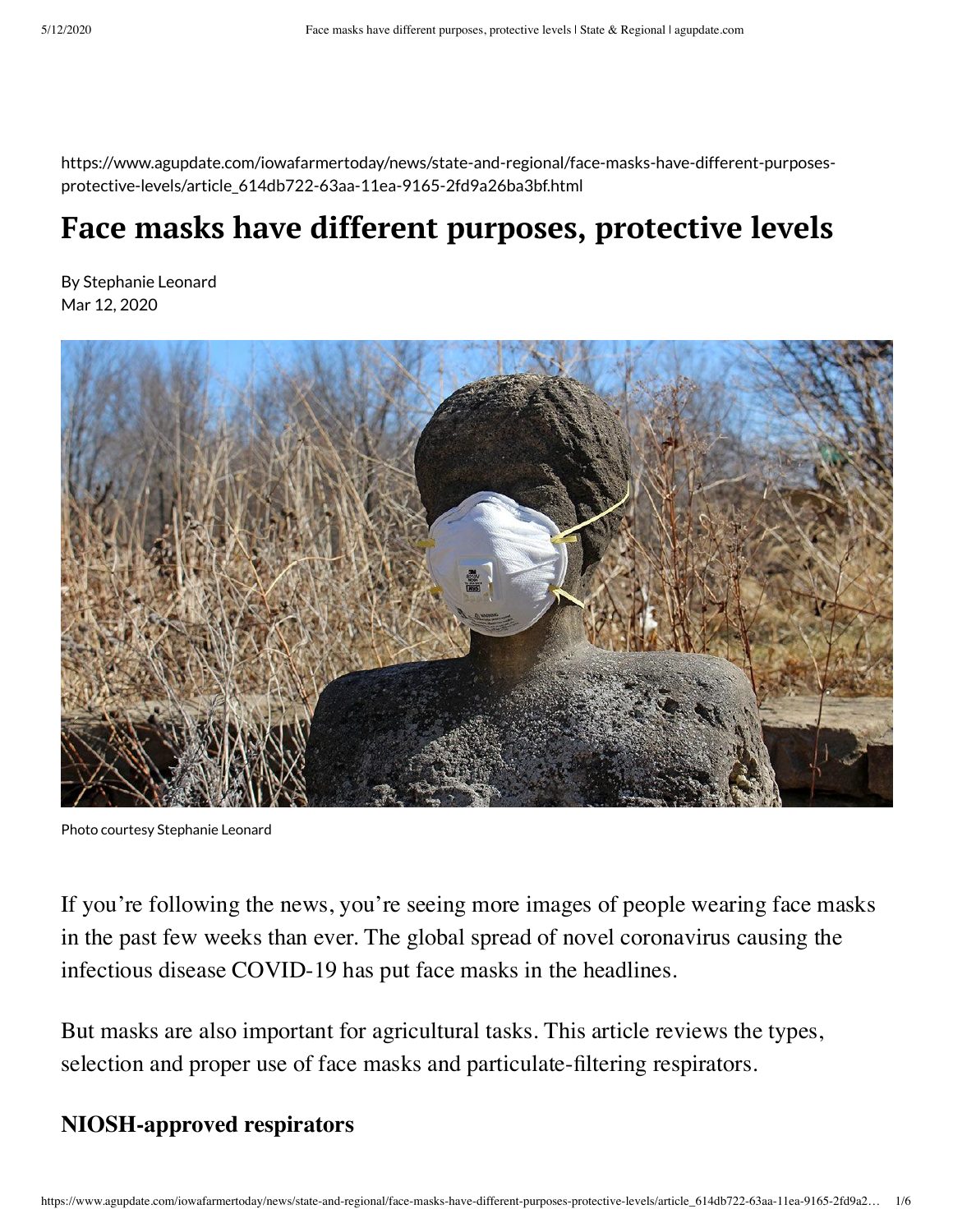"Particulate-filtering respirators" are devices that cover the nose and mouth and protect against harmful airborne liquid and solid particles, including dusts, mists, smoke, metal fumes and fibers, and bacteria, viruses and spores.

They're held in place by at least two straps that fit around the head, creating a tight and complete seal with the user's face to prevent leakage around the edges when the user inhales.

Respirators are available in three configurations: disposable filtering facepieces and reusable half- and full-facepieces with replaceable filters.

The National Institute for Occupational Safety and Health (NIOSH) conducts rigorous tests to evaluate and approve particulate filters for use in the workplace. These protocols use a "most penetrating" particle size (0.3 micron) and test agents that are likely to degrade filters.

Through testing, approved filters are assigned one of three filter efficiency designations:

- 95: Removes at least 95% of particles;
- 99: Removes at least 99% of particles;
- 100: Removes at least 99.97% of particles

Filters are also assigned one of three oil resistance designations: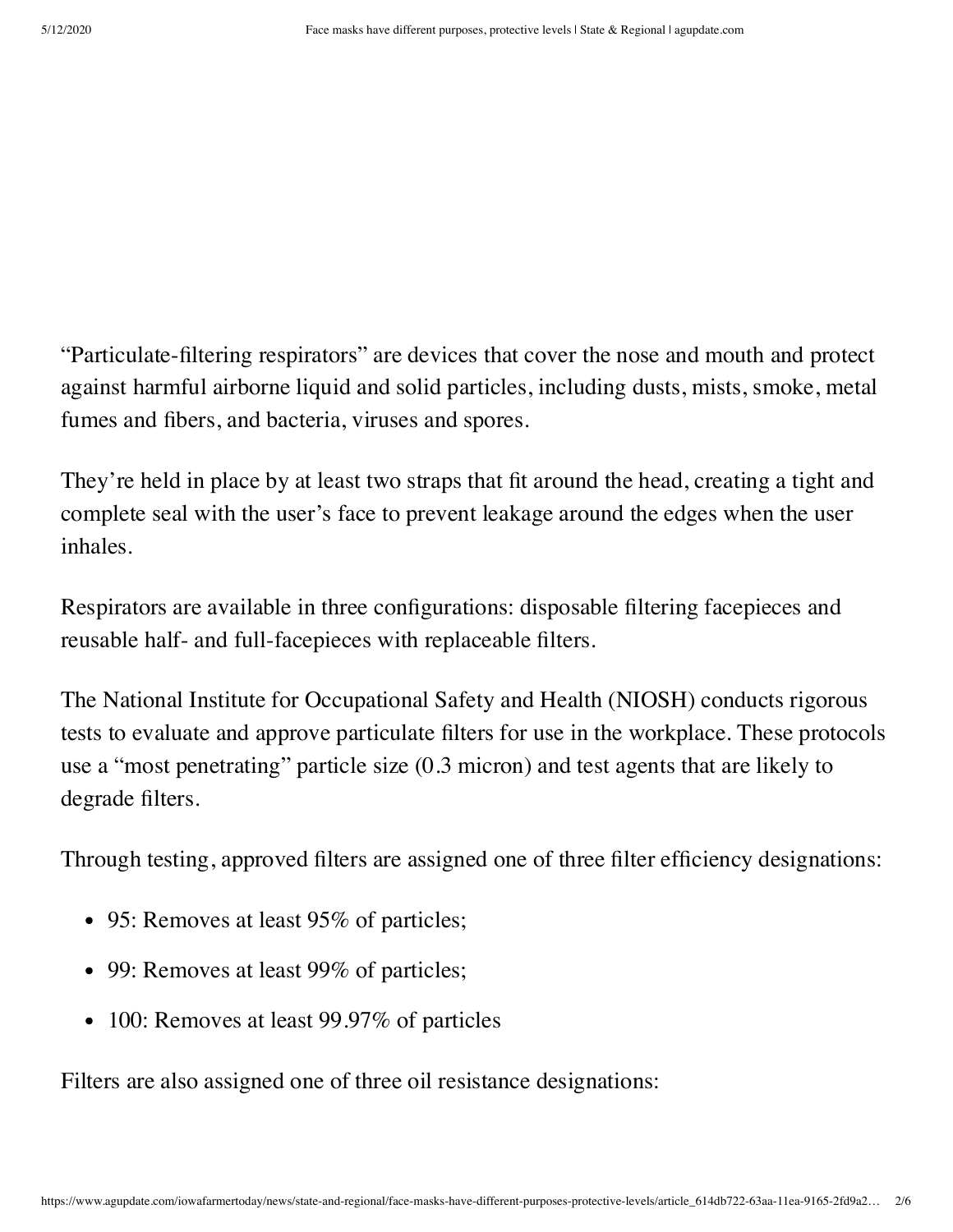- N filters (N95, N99 and N100) are not resistant to oil; these should only be used for solid particles and water-based mists;
- R filters (R95, R99 and R100) are somewhat resistant to oil; these should not be subjected to oil particles for over eight hours;
- P filters (P95, P99 and P100) have greatest resistance to oil.

P-series filters should be chosen if oil particles are in the environment. Examples of oil products are sprayed lubricants, cutting fluids, glycerin, crop oil, release agents, oilbased paints and dust suppression oils.

The most common filters in work settings are N95, N100 and P100.

N95 respirators (and those with higher efficiency) are widely used for protection for low-toxicity, non-oil particulates across industry sectors, including agriculture. N95 respirators are also approved for protecting health workers caring for or having potential exposure to patients with respiratory infections such as tuberculosis, SARS and COVID-19.

Highest efficiency filters (N100, R100 and P100) are specifically required for work in low concentrations of toxic substances including lead dust, weld fumes and asbestos fibers. High concentrations of these substances require more sophisticated respirators that supply clean air.

Respirators should be fit-tested to assure protection. Fit testing measures leakage around the face seal that may not be detectable to the user. Fit testing is available through occupational clinics, industrial hygiene and safety professionals, and some respirator suppliers.

The effectiveness of any NIOSH particulate-filtering respirator is highly dependent on proper use and training. Training should cover information on limitations, care, replacement and work practices.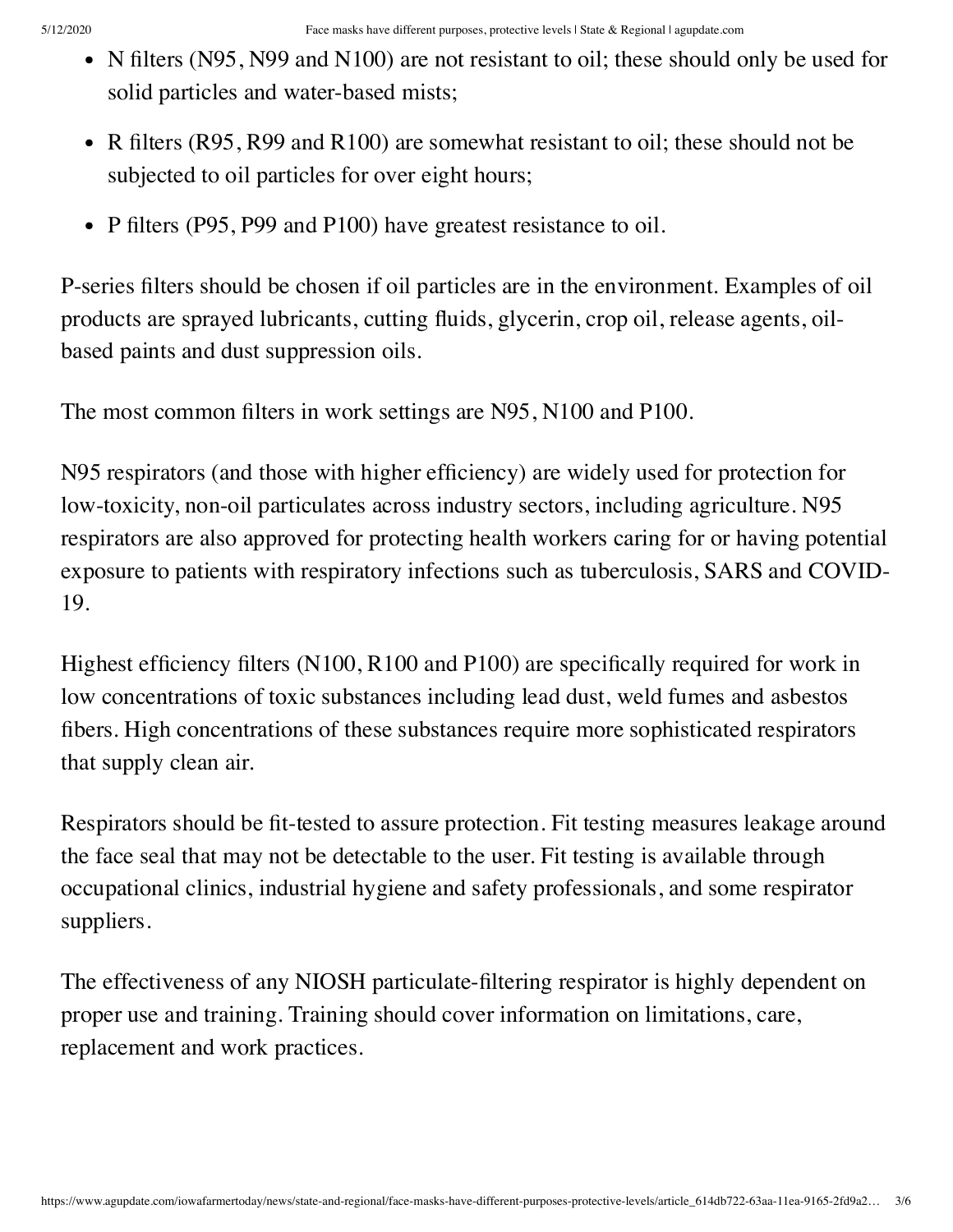Some common mistakes include:

- Facial hair that allows leakage along the seal. Users should be clean shaved or wear facial hair that completely fits inside the seal.
- Assuming surgical masks or non-NIOSH approved devices provide the same level  $\bullet$ of protection as NIOSH-approved particulate filters.



Facial hairstyles that interfere with the respirator seal are marked with red X.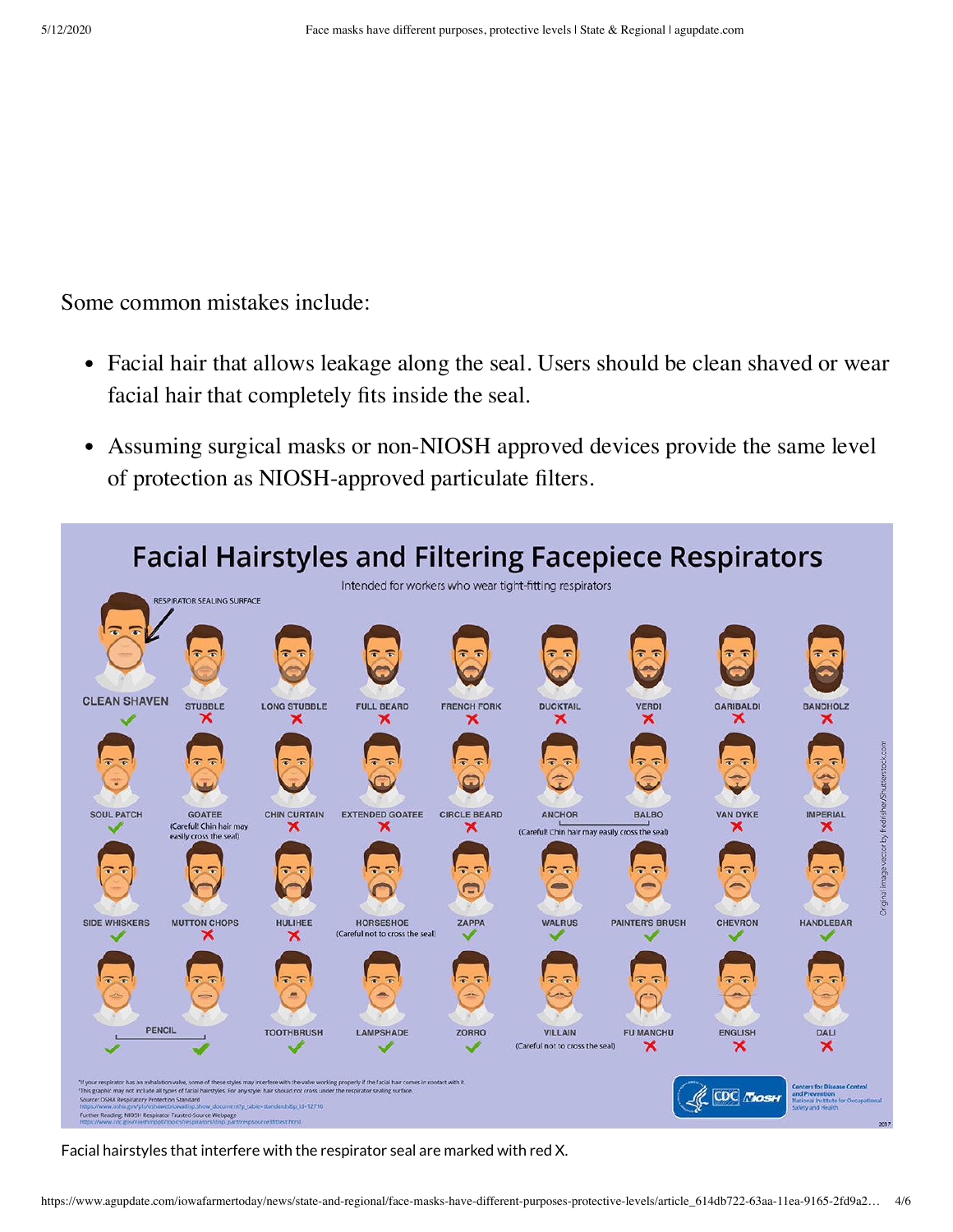### **Surgical masks**

Surgical masks are fluid-resistant devices cleared by the U.S. Food and Drug Administration designed to protect the user against sprays, splashes, large droplets and bodily fluids or hazardous liquids. They also protect patients and bystanders from the wearer's respiratory emissions.

Surgical masks fit loosely and may attach by straps over the wearer's ears or behind the head. Leakage is expected around the edge of the mask when the wearer inhales.

Surgical masks are not considered respiratory protection.

### **Non-regulated devices**

Paper masks labeled "non-toxic dust masks" or nuisance dust masks are commonly found in retail stores and do not have NIOSH or FDA approval or certification. Product information usually states these are not for use with toxic particulates, e.g., lead, asbestos or silica.

While low-cost "non-toxic dust masks" may initially resemble NIOSH-approved particulate respirators, they typically have one strap and a thin paper-like filter that doesn't filter sub-micron size particles, and don't provide an effective facial seal.

#### **Informed selection**

When you're looking for protection against harmful particles, choose a NIOSH-certified respirator. These clearly state NIOSH approval numbers or "NIOSH" on the facepiece, straps, and/or exhalation valve and product packaging.

Remember, the highest filter efficiency or most oil-resistant respirator won't protect if there are leaks or gaps around the seal. Get fit-tested to assure the proper size and seal for your face.

For more information on particulate respirator use in agriculture, visit [bit.ly/39CFYV7](http://bit.ly/39CFYV7).